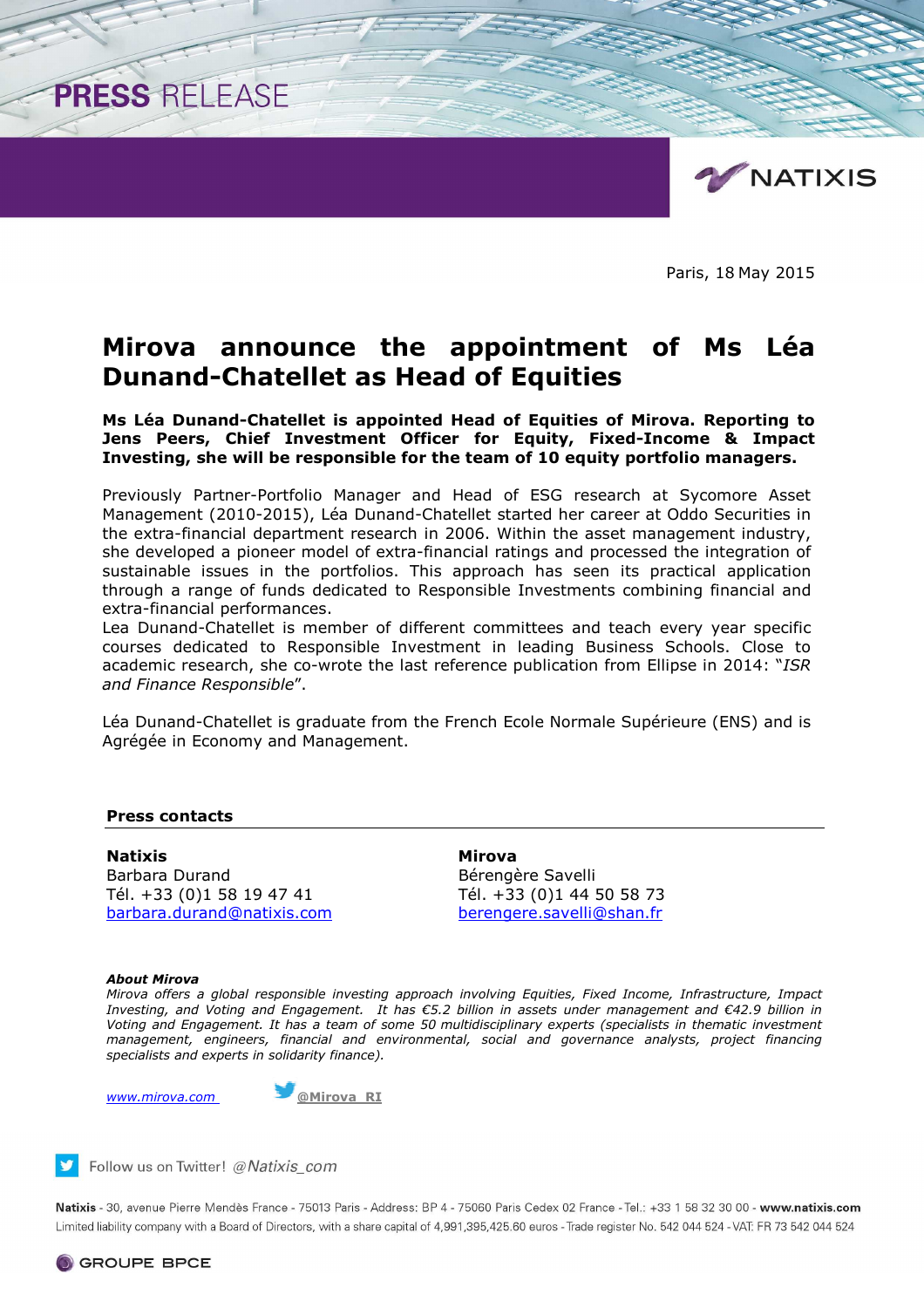

#### *About Natixis Asset Management*

*With assets under management of €335.5 billion and 648 employees (1), Natixis Asset Management ranks among the leading European asset managers.* 

*Natixis Asset Management offers its clients (institutional investors, companies, private banks, retail banks and other distribution networks) tailored, innovative and efficient solutions organized into 6 investment divisions: Fixed Income, European Equities, Investment and Client Solutions, Structured and Volatility (developed by Seeyond(2)), Global Emerging Equities, and Responsible Investing (developed by Mirova(3)). www.nam.natixis.com*

*(1) Source: Natixis Asset Management – 31/03/2015 (2) Seeyond is a brand of Natixis Asset Management.*

*(3) Mirova is a subsidiary of Natixis Asset Management.* 

### *About Natixis*

Natixis is the corporate, investment, insurance and financial services arm of Groupe BPCE, the 2nd-largest banking group in France with 36 million clients spread over two retail banking networks, Banque Populaire and Caisse d'Epargne.

With more than 16,000 employees, Natixis has a number of areas of expertise that are organized into three main business lines: Corporate & Investment Banking, Investment Solutions & Insurance, and Specialized Financial Services.

A global player, Natixis has its own client base of companies, financial institutions and institutional investors as well as the client base of individuals, professionals and small and medium-size businesses of Groupe BPCE's banking networks.

*Figures as at May 6, 2015*